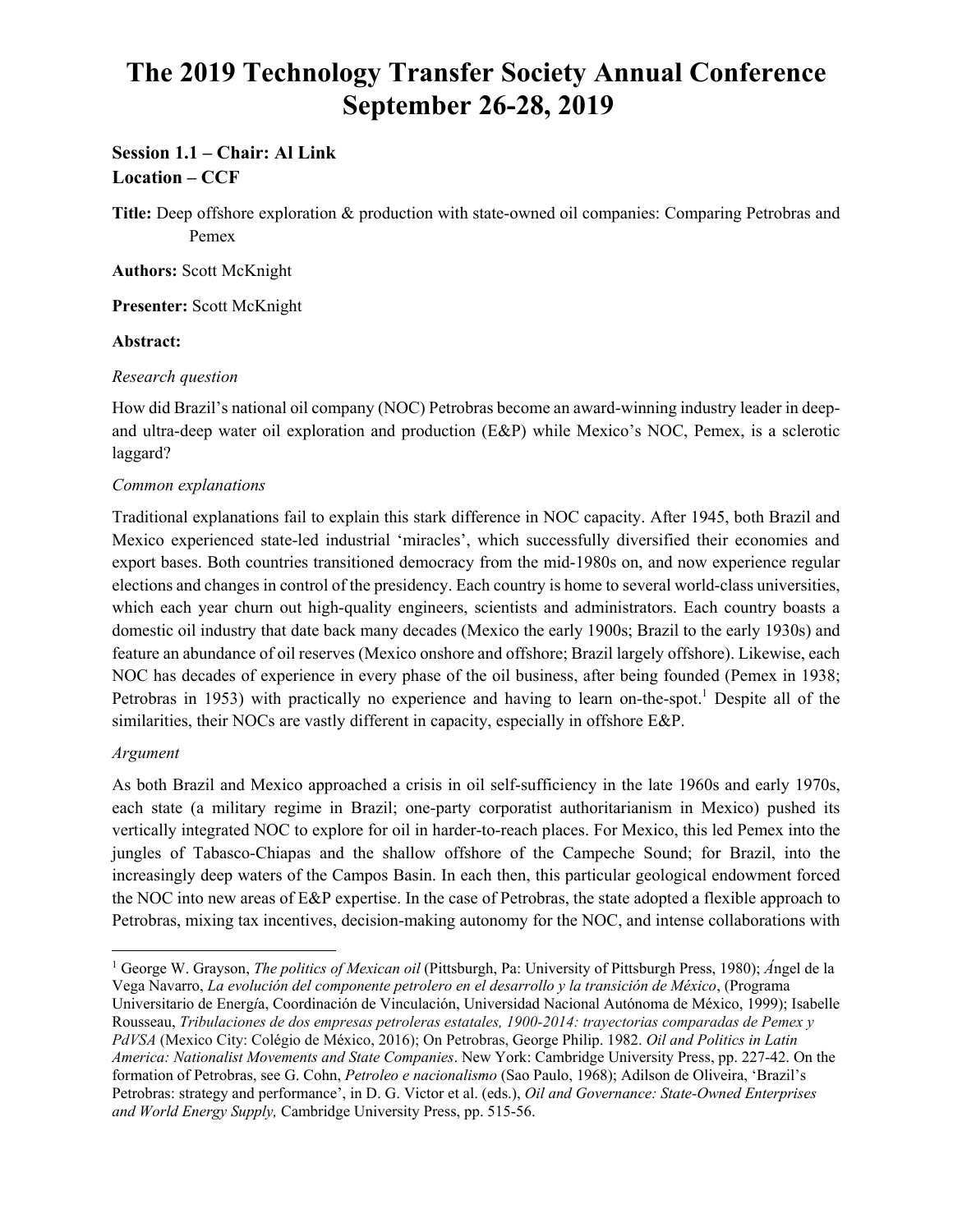universities (especially through its specialized program known as CENPES).<sup>2</sup> Petrobras emerged an awardwinning oil company in deep-water operations, eventually making the historic 'pre-salt' (*p*ré*-sal*) discoveries in the early 2000s in the Santos Basin.<sup>3</sup>

By contrast, Pemex rapidly experienced a bonanza with its finds in the Campeche Sound, deposits that were technologically undemanding and at time of historic high oil prices (late 1970s-early 1980s).<sup>4</sup> After the debt crisis hit Mexico in 1982, the state converted Pemex into a cash-generating machine, systematically decapitalizing the NOC over several decades and allowing its technological arm (the IMP) to atrophy.<sup>5</sup> By the time deep-water oil deposits in the Gulf of Mexico were confirmed through the 2010s, Pemex lacked all capital and expertise to undertake their development, and the state was forced to open the oil monopoly in 2013-14. $6$ 

Innovation policy in the Brazilian case is one of deep, multi-decade collaboration between Petrobras (especially its E&P division), several Brazilian universities and certain specialized engineering firms. By contrast, in Mexico, Pemex is starved of resources, operational and budgetary autonomy, and the NOC struggles to attract high-quality talent and complex tasks all 'farmed out' to private (invariably foreign) firms.

This research was done as part of my doctoral dissertation in political science on the political economy of national oil companies. As such, I conducted extensive interviews, over 50 in all, with Petrobras and Pemex technical staff, executives, managers, technical staff as well as academics (Brazil, March-April 2018; Mexico, September-October 2017).

 <sup>2</sup> Interviews with various Petrobras engineers, Rio de Janeiro, March 2018; with ex-Petrobras president, Sao Paulo, March 2018. CENPES stands for 'Centro de Pesquisa e Desenvolvimento' or Centre for Research and Development. It proved vital in many of Petrobras's technological breakthroughs. When the Petroleum Law was passed in 1997, a key clause required Petrobras to continue to invest 1% of its budget in R&D, half of which went to CENPES (which roughly covered its budget) while the other half went to academic research for Petrobras projects, which turned into a major stimulus for petroleum-related studies in Brazil. Interview with Brazilian institute research director, Rio de Janeiro, April 2018. On CENPES, see Carlos Eduardo Sarmento and Sergio Lamarao, *Engenharia da Petrobras: 1972-2005,* Petrobras, 2006.

<sup>&</sup>lt;sup>3</sup> This enormous wealth also made it the focus of a systematic predation scheme, uncovered as the 'Car Wash' (Lava Jato) investigations from late 2014 and continue today. Roberta Paduan, *Petrobras: Uma Historia de Orgulho e Vergonha,* Objetiva, 2016; On the investigations, see Vladimir Netto, *Lava Jato: O Juiz Sergio Moro e Os Bastidores da Operacao que abalou o Brasil* (Primeira Pessoa, 2016); Flavia Pacheco, *Operation Car Wash* (no publisher, 2017).

<sup>4</sup> This rush of wealth also set off a wave of predation of '*telenovela-*levels of corruption'. Interview with Pemex executive, Mexico City, October 2017. Also Michael Gavin, 'The Mexican Oil Boom: 1977-85.' *Working Paper Series* (Inter-American Development Bank, 1996).

<sup>&</sup>lt;sup>5</sup> Interviews with several IMP (Mexican Petroleum Institute) directors, Mexico City, October 2017.

<sup>6</sup> Juan Carlos Moreno-Brid and Alicia Puyana, 'Mexico's new wave of market reforms,' in P.A. Haslam and P. Heidrich (eds.), *The Political Economy of Natural Resources and Development: From neoliberalism to resource nationalism* (Routledge, 2016).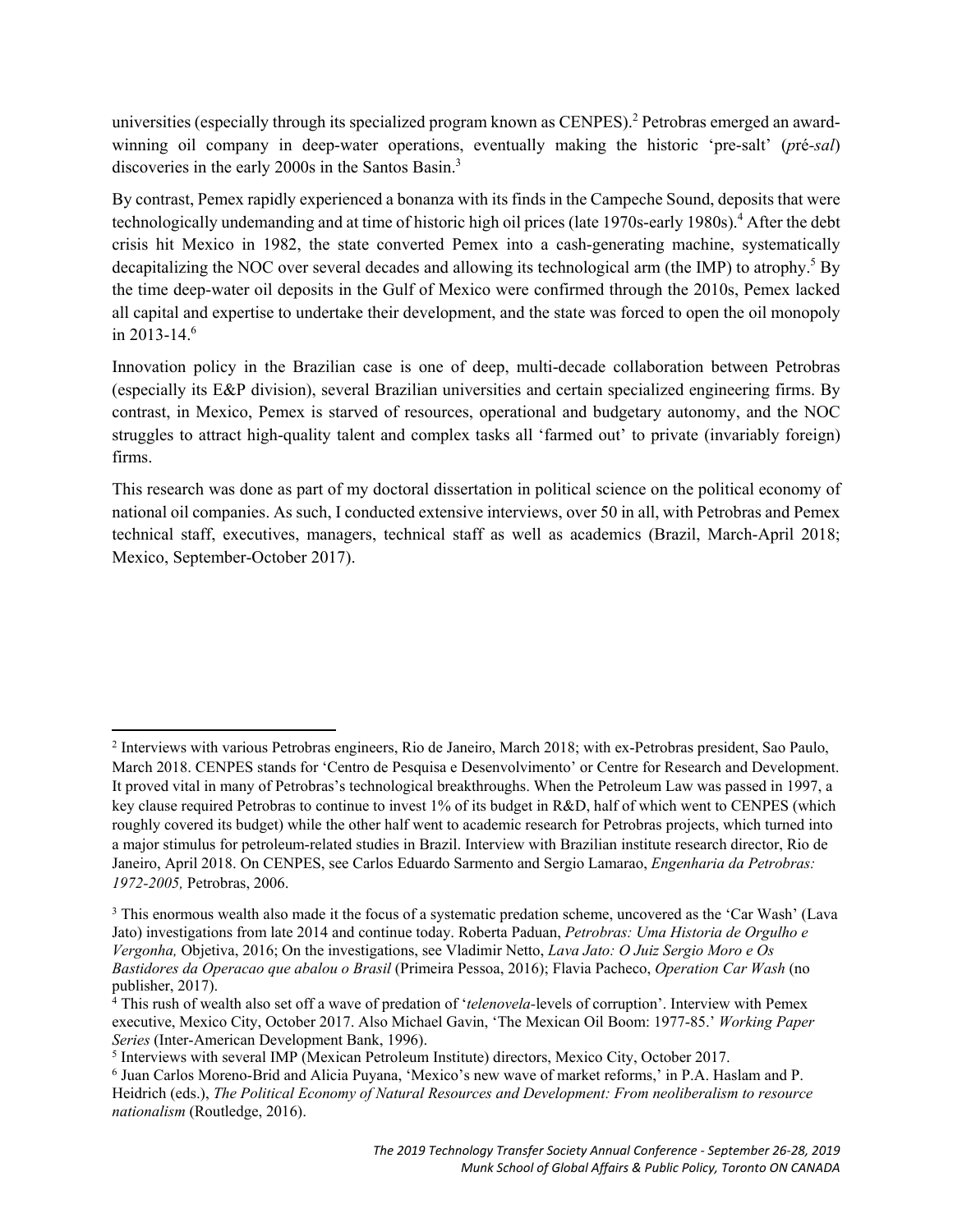**Title:** The role of research funding in African innovation policy

**Authors:** Leila Tahmooresnejad, Catherine Beaudry

**Presenter:** Catherine Beaudry

#### **Abstract:**

It is only natural to wonder what returns can be seen from research grants and how much these grants improve productivity. While we fully expect research grants to result in an improvement in research productivity, we need to know more specifics. For example, quite often the levels of funding for many scientists are low, while at other times they are not funded at all. A review of funded researchers by Barnett et al. (2015) showed that allocation of large-scale funding is quite random for medical researchers, and many deserving scientists may not capture the attention of potential funding agencies.

However, there have only been a few studies conducted on the effect that grants have on the importance and usefulness of funded research. Given the significance of government investment in health-related research, this necessitates exploring the impact of funding with a special focus on government sources. This article examines the relationship between research funding and the productivity of researchers in Africa. The efficacy of research funding on research productivity holds global significance for all government funding.

In this analysis, we utilize survey data collected via a web-based structured questionnaire for the Global State of Young Scientists precursor study in Africa (GLOSYS). We then match the data with the articles that were extracted from Leiden University's Centre for Science and Technology Studies' (CWTS) inhouse database for the publications with those that have at least one author with an African affiliation. The questionnaire was developed in English and French and administered between May 2016 and February 2017.

We contribute to a greater understanding of the relationship between research funding and research output in Africa by utilizing the articles published by funded researchers. These articles have been adjusted for the quality of publications by the number of citations that the articles received and by the normalized journal score of the publications. We determined that research funding had a strong positive effect on knowledge production, suggesting that the allocation of funding to health-related research is extremely effective.

Moreover, in this article, we provide a broad overview of collaboration measures and their impact on research publications and other metrics based on citations and the journal impact factor score. Understanding the impact of these collaboration metrics is increasingly critical for policymakers in light of the focus on improved productivity. When evaluating the collaboration measures, some reviews place a higher value on the number of authors, number of institutes, and the number of countries than others do. While these measures trace a logical path between collaborations and productivity, we include additional collaboration measures using social network analysis for co-authorship networks over time in order to provide more accurate measures on research collaboration.

These network metrics capture a wide range of collaboration activities based on co-authorship links within the network and serve as a beneficial method in demonstrating the impact of collaborations on scientists' published works. We employ network centrality measures to uncover the importance of network characteristics on published papers and their citations.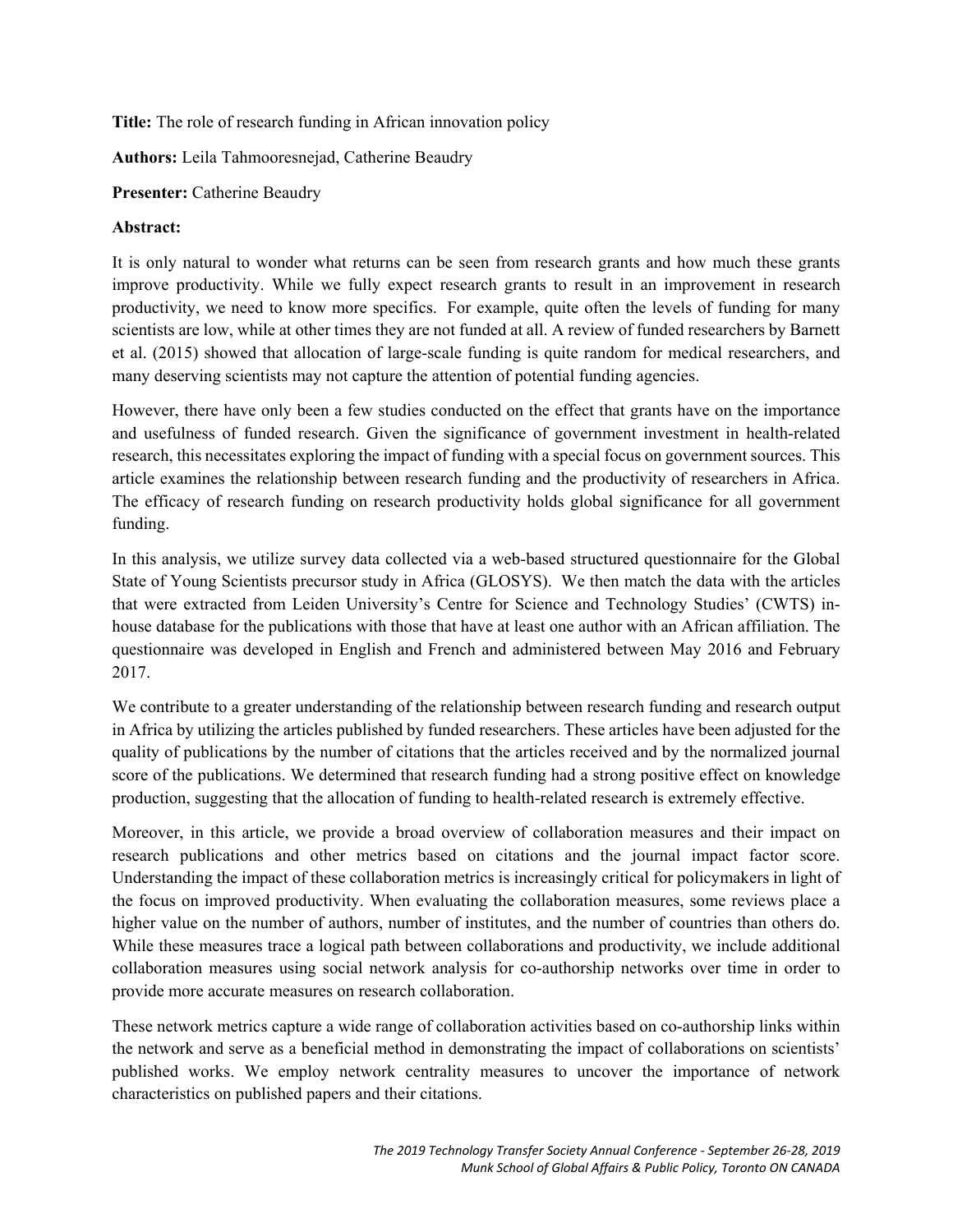**Title:** Public support of technology development in small firms: North Carolina's Matching SBIR/STTR Grant Program

**Authors:** John Hardin, David Kaiser, Albert N. Link

**Presenter:** Albert N. Link

#### **Abstract:**

The One North Carolina Small Business Program helps fund North Carolina businesses in capital-intensive, high-risk industries in science, technology, engineering and mathematics (STEM) fields of research and technology development. This program, which is one of approximately 20 similar state programs, matches Phase I federal Small Business Innovation Research or Small Business Technology Transfer (SBIR/STTR) grant awards in an effort to encourage innovation and to promote and support scientific, engineering, and industrial research in the State's small businesses.<sup>7</sup>

In late 2017 and early 2018, the Board of Science, Technology and Innovation conducted a comprehensive survey of the 255 small business that received a matching grant over North Carolina fiscal years 2006 through 2017 (July 1, 2005 – June 30, 2017). The purpose of the survey was to measure the program's impacts, evaluate its efficiency and effectiveness in meeting the program's objectives, and collect grantee testimonials regarding the program. Our proposed paper will describe the One North Carolina Small Business Program, discuss broadly the findings from the survey, and present empirical results about the impact of having received a matching Phase I award on the probability that the business received a followon Phase II award.<sup>8</sup>

**Title:** Collaboration in times of connectivity

**Authors:** Majlinda Zhegu, Ingela Sölvell

**Presenter:** Majlinda Zhegu

#### **Abstract:**

Due to a handful technological innovation whose convergence generates endless technology proposals, we are experiencing the greatest connectivity era. But is connectivity a powerful source of problems or solutions? Connectivity is a technological prowess that despite its great potential of tackling innovative solutions is instead generating huge problems. When not managed carefully, global connectivity is prone of creating more risk rather than enabling the international community to achieve more effectively growth and prosperity goals.

Why greater connectivity does not "spontaneously" help organizational collaborations? Some of the most important obstacles are:

<sup>&</sup>lt;sup>7</sup> Generally, Phase I awards are for proof of concept; those projects are currently funded at not more than \$150,000 for a 6-month period. Successful Phase I awarded firms may apply for Phase II funding.

<sup>&</sup>lt;sup>8</sup> Those firms that receive funding for a 2-year Phase II project are expected to develop and commercialize an innovative technology. Currently, funding for Phase II awards is generally not more than \$1,000,000.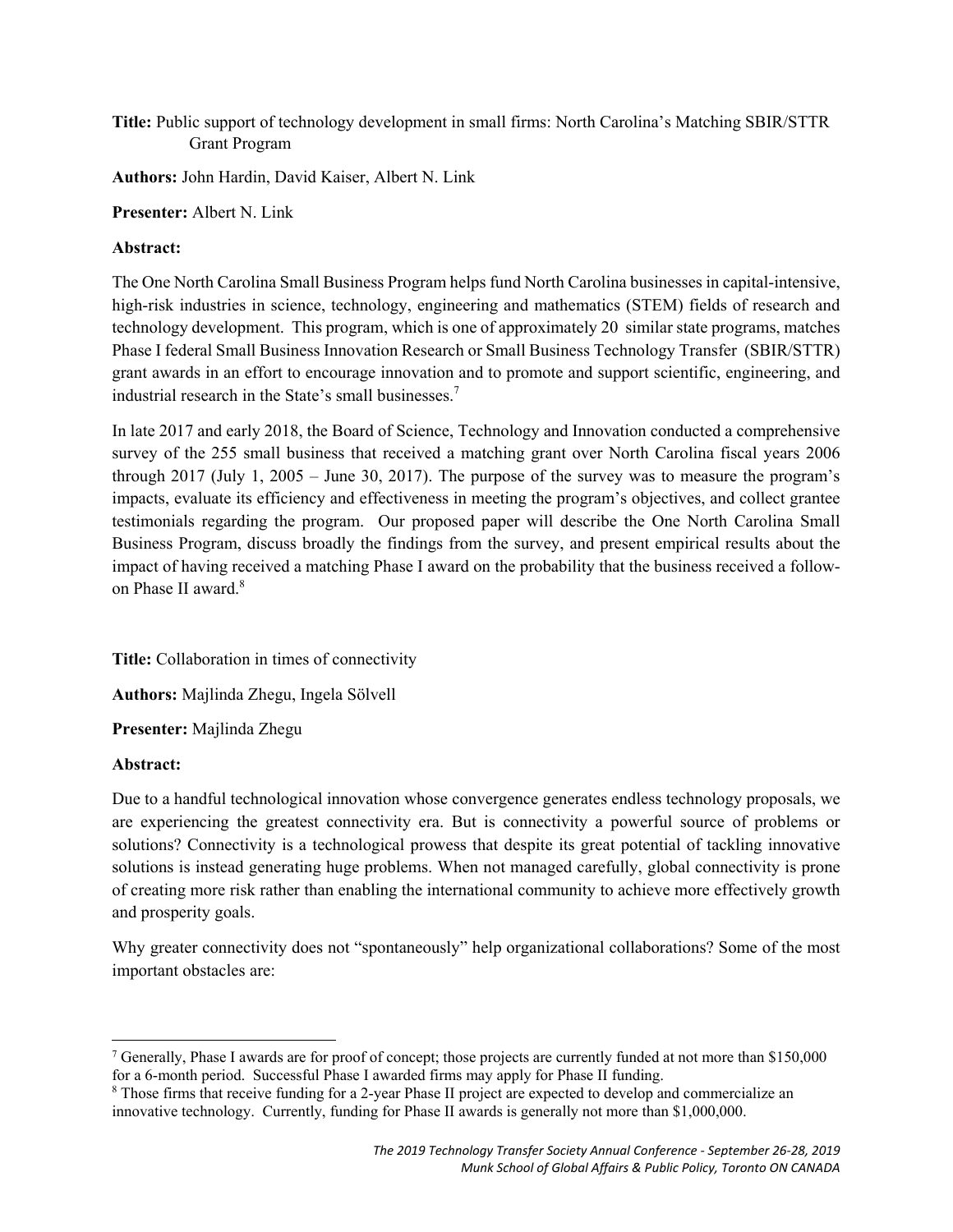- *Organizational structure*. The organizational routines tend to hinge most collaboration approaches to the status quo. They naturally slow down or even break any disruption of traditional models of engagement in security-threatening situations. Structural obstacles, as rigid hierarchies, proprietary information or working in silos, prevent the development of "trusted networks of practice" (Brown and Duguit, 2001).
- - *Actors' proximities*. Innovation diffusion theory stipulates proximity as a crucial factor for the adoption of novelty. The concept of proximity has many ramifications based on professional, institutional, geographic, temporal, ethnic, tribal and religious elements. As Tsing (2004) warns, "Global connections are an ever-present reminder that universal claims do not actually make everything everywhere the same". The usual "one-size-fits-all" approach of the international actors creates more friction (and tension) instead of resolving the security threatening situations. Furthermore, if each international actor tries individually to achieve its goal, the overall process risks being a zero-sum game.
- *Facing wicked problems*. Even in the era of flooding information and great connectivity, many decisions are still made in a context of imperfect information and a good deal of improvisation. Therefore, replacing the work in silos with trusted networks of practice is essential to the decisionmaking process and improvement of its outcomes.
- *Technological obstacles.* Differences (gaps) in the technological tools and IT infrastructure restrain the ability of users to take full advantages form connectivity. In the context of collaboration, technological discrepancies frequently cause interoperability problems.
- *Legal loopholes*. The accessibility, sharing and diffusion of information in a digital context defy the traditional law doctrines and public regulations. These loopholes seem to prevent the emergence of trusted networks, while questionable (abusive) practices of information access and use are flourishing.

Almost every human activity is facing the challenges of connectivity, which is a keystone of the ongoing digital transformations (Olleros and Zhegu, 2016). Important technological, managerial and social issues are emerging from these transformations. How do the new approaches of co-creation compare to the traditional ways of value creation and value capturing? How do these new forms of collaboration affect traditional balances of organizational power, influence, and authority? How innovation policies are being adapted to the actual high-speed transformations?

This exploratory study combines two complementary perspectives. First, a bird's eye view on the ecology of routines of collaboration: the case of cyber security ecosystems. Second, a worm's eye view on the ecology of routines: the case of Danish Open City Sensor Network. The aim is to corroborate a conceptual framework followed by a large-scale study of the collaboration among the public and private stakeholders involved in the context of digital platforms.